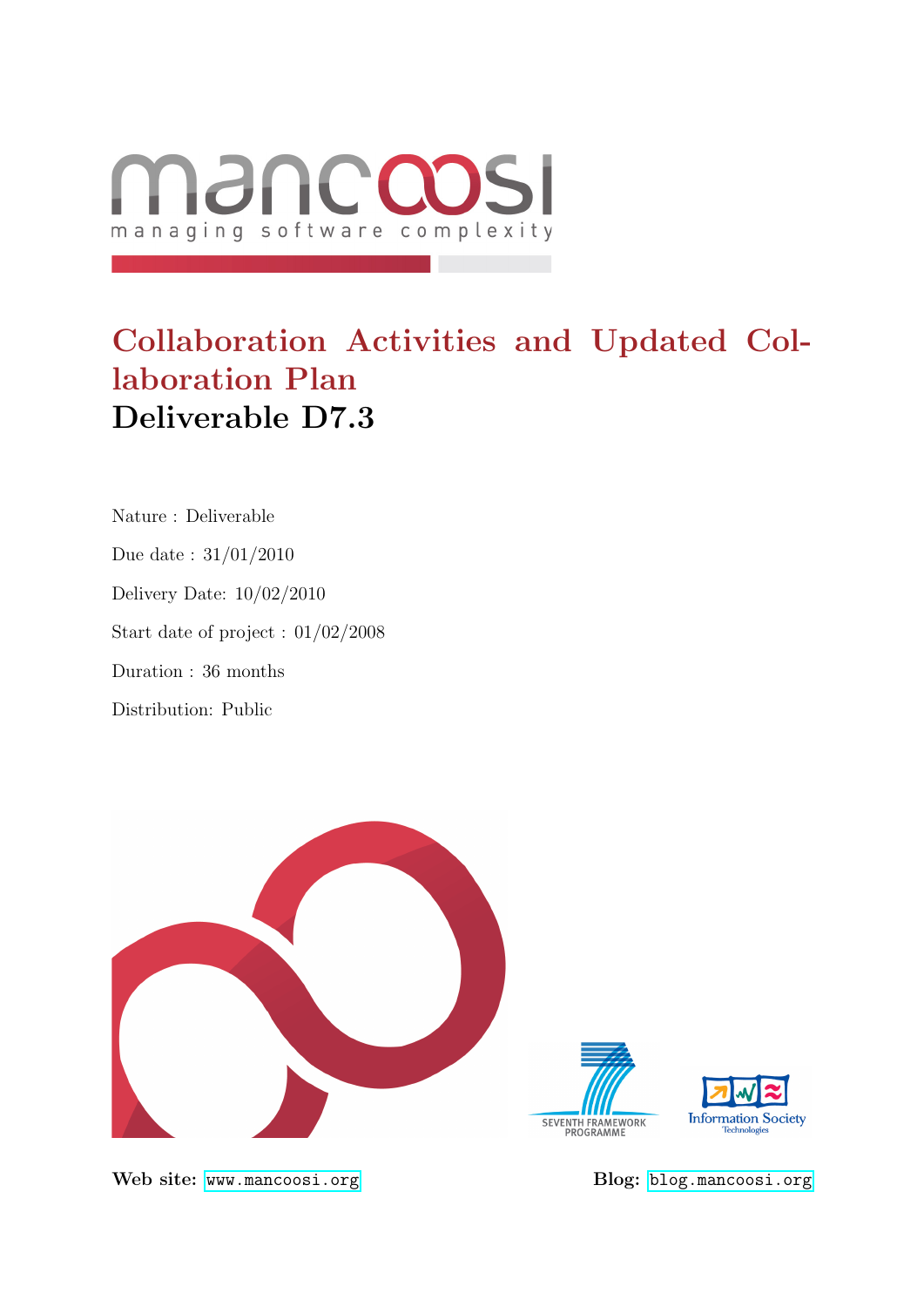

Specific Targeted Research Project Contract no.214898 Seventh Framework Programme: FP7-ICT-2007-1

List of the authors

| Project acronym               | <b>MANCOOSI</b>                                                  |
|-------------------------------|------------------------------------------------------------------|
| Project full title            | Managing the Complexity of the Open Source Infrastructure        |
| Project number                | 214898                                                           |
| <b>Authors list</b>           | Roberto Di Cosmo $\langle$ roberto@dicosmo.org $\rangle$         |
|                               | Anne-Sophie Réfloc'h (anne-sophie.refloch@univ-paris-diderot.fr) |
|                               | Arnaud Laprévote (arnaud.laprevote@edge-it.com)                  |
|                               | Peter Van Roy (peter.vanroy@uclouvain.be)                        |
| Workpackage number            | WP7                                                              |
| Deliverable number            | 3                                                                |
| Document type                 | Deliverable                                                      |
| <b>Version</b>                | $2 -$ Revised on April 7, 2010                                   |
| Due date                      | 31/01/2010                                                       |
| <b>Actual submission date</b> | 10/02/2010                                                       |
| Distribution                  | Public                                                           |
| Project coordinator           | Roberto Di Cosmo $\langle$ roberto@dicosmo.org $\rangle$         |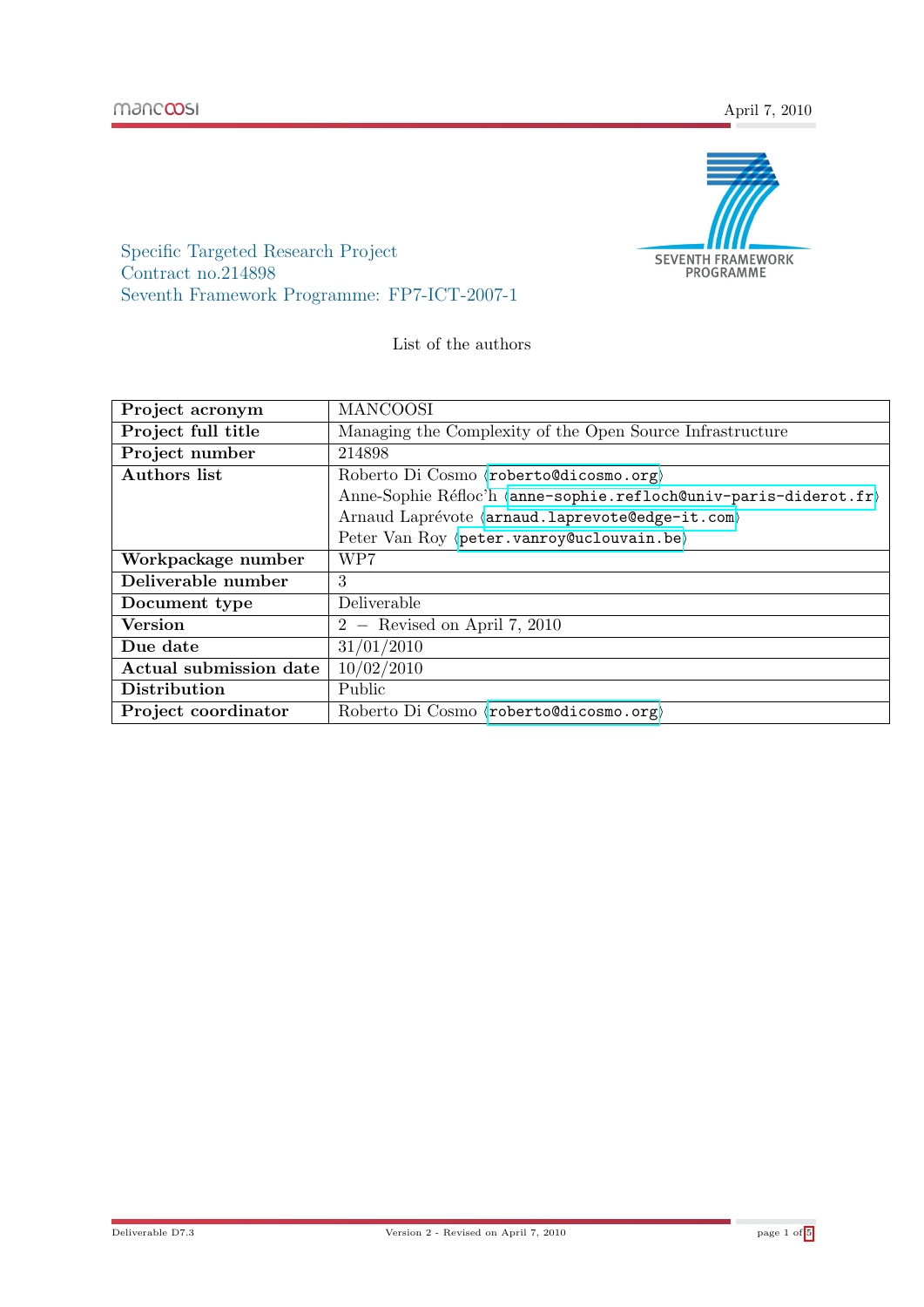## **Contents**

| $\mathbf{1}$                                              |                                                   | Introduction                                                                                      | 1 |
|-----------------------------------------------------------|---------------------------------------------------|---------------------------------------------------------------------------------------------------|---|
| $\bf{2}$                                                  | Mancoosi collaboration plan with FP6/FP7 projects |                                                                                                   |   |
|                                                           | 2.1                                               |                                                                                                   |   |
|                                                           | 2.2                                               |                                                                                                   |   |
| Other collaboration actions<br>$\boldsymbol{\mathcal{S}}$ |                                                   | $\bf{2}$                                                                                          |   |
|                                                           | 3.1                                               |                                                                                                   |   |
|                                                           | 3.2                                               |                                                                                                   |   |
|                                                           | 3.3                                               | During the current reporting period $\dots \dots \dots \dots \dots \dots \dots \dots \dots \dots$ |   |
|                                                           | 3.4                                               |                                                                                                   |   |
| 4                                                         | Collaboration with non EU-funded projects         |                                                                                                   | 4 |
|                                                           | 4.1                                               |                                                                                                   |   |
|                                                           | 4.2                                               |                                                                                                   |   |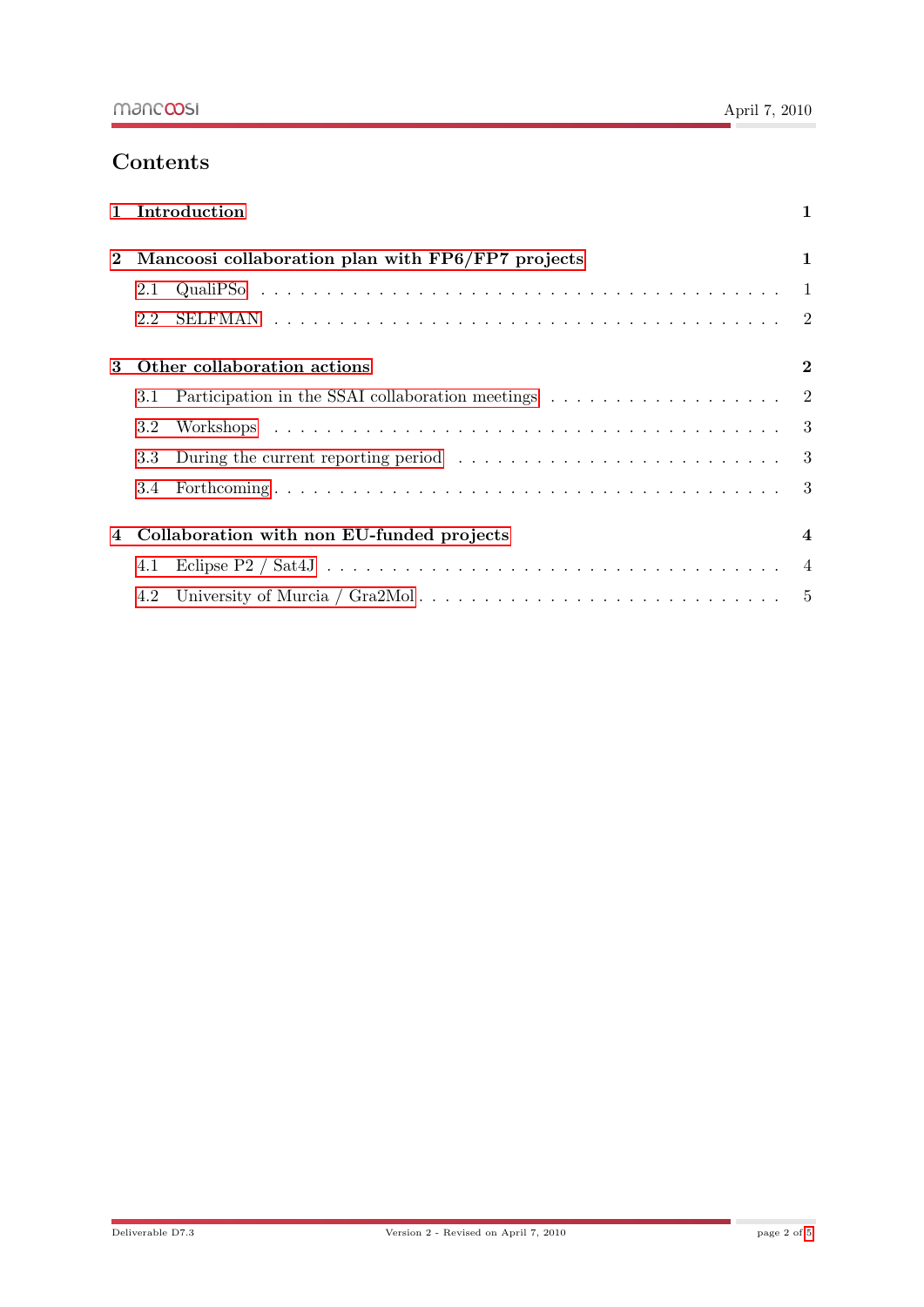## <span id="page-3-0"></span>1 Introduction

In the course of the Mancoosi project, a series of collaboration opportunities have emerged, like the ones with the EU-funded Selfman project and with some national projects such as the ones funded via the Free Software thematic group of the Systematic competitiveness cluster in the Paris region in France.

This report essentially presents an update of the collaboration plan previously submitted as Deliverable D7.2 in January 2009, covering the potential liaison and co-operation activities with the other ICT projects under the WP2007/2008 objective "Service and Software Architectures, Infrastructure and Engineering". Exploitation of synergies between Mancoosi and the other projects will consist in participation to workshops, contributions to working groups, joint dissemination activities and the production of joint dissemination material.

At this moment, concrete results from cooperation efforts are showing up essentially in Selfman (with which we share partner UCL), and Qualipso (that reuses some of Mancoosi's results via the shared partner Mandriva), so we decided to remove from this plan mention of S-CUBE, DEPLOY and NESSI: this does not mean that we definitely give up any plan to collaborate with them, but that we consider such collaboration less likely, in the short timeframe left before the project ends.

## <span id="page-3-1"></span>2 Mancoosi collaboration plan with FP6/FP7 projects

#### <span id="page-3-2"></span>2.1 QualiPSo

| Project name | QualiPSo                                    |
|--------------|---------------------------------------------|
| Web site     | http://www.qualipso.org                     |
| Start date   | 01/10/2007                                  |
| Duration     | 4 years                                     |
| Project type | Integrated project                          |
| Coordination | Engineering Ingegneria Informatica SpA (IT) |

As stated on the project's Web site, "QualiPSo intends to define and implement the technologies, processes and policies to facilitate the development and use of open-source software components".

Mandriva is both a member of the Qualipso project and of the Mancoosi project, so that the results coming from Mancoosi about package metrics, and integrated in Doc4, are made available to the Qualipso consortium.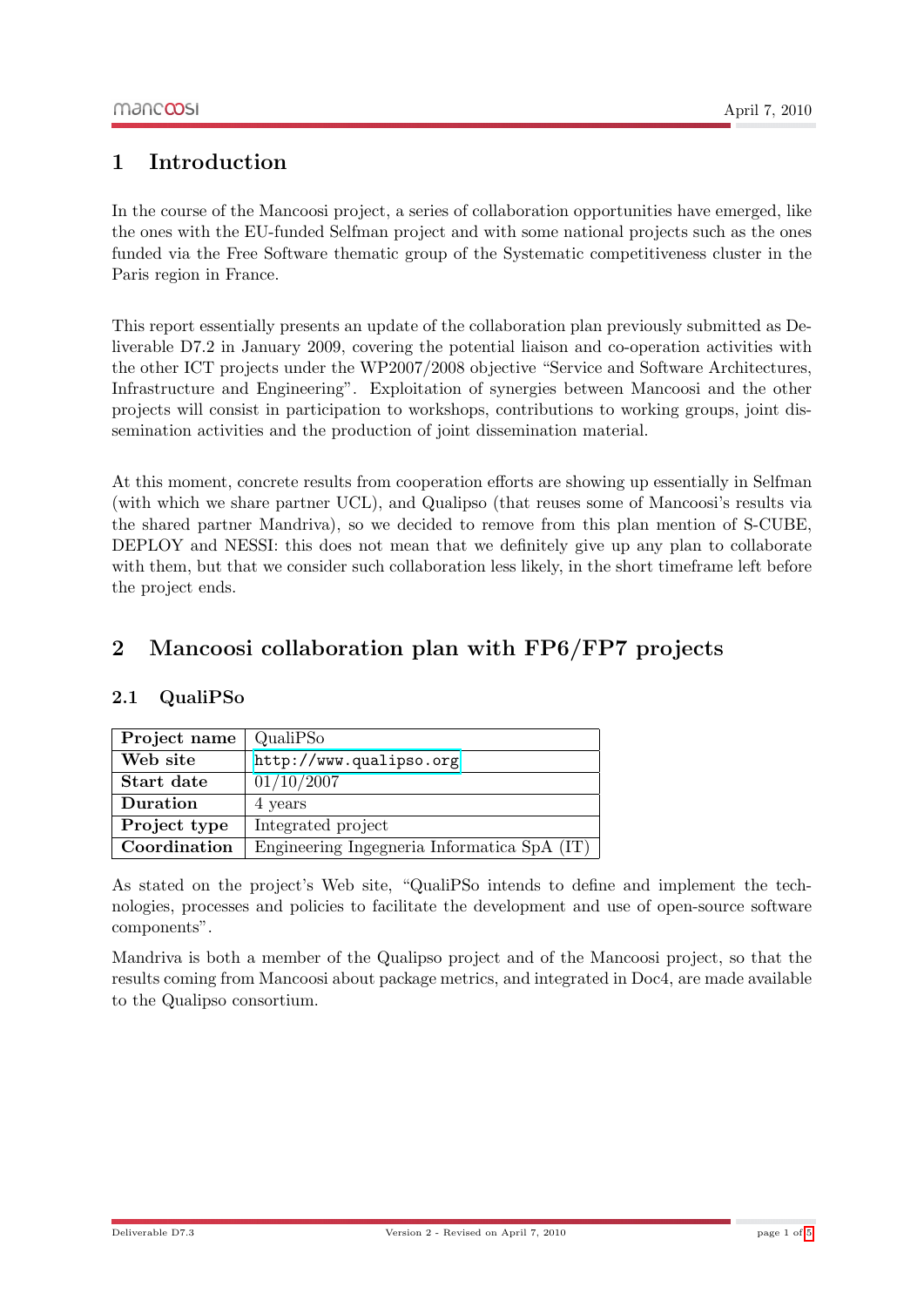#### <span id="page-4-0"></span>2.2 SELFMAN

| Project name | <b>SELFMAN</b>                   |
|--------------|----------------------------------|
| Web site     | http://www.ist-selfman.org       |
| Start date   | 01/06/2006                       |
| Duration     | 40 months                        |
| Project type | <b>STREP</b>                     |
| Coordination | Université catholique de Louvain |

The goal of SELFMAN is to understand how to build large-scale distributed systems as self managing, to reduce the complexity of managing them. SELFMAN has built a practical distributed storage with a transactional interface, over a peer-to-peer network, that provides a scalable key-value store. Two implementations were done, Scalaris and Beernet, with different properties but using a similar transaction management algorithm. One SELFMAN implementation, Scalaris, won first prize in the IEEE International Scalable Computing Challenge 2008.

The collaboration between SELFMAN and MANCOOSI has now become more concrete. Using the results obtained on transactional replicated storage, we are planning to contribute to MAN-COOSI in three different ways, which are currently under evaluation. One way is to provide package distribution where a package's files will be obtained from different peers instead of from a centralized server. In addition, different package versions differ only in some files, as different version of an article on the Wikipedia differ only on some paragraph. Using our experience with the Wikipedia, we could also store efficiently the different versions of software packages.

A second way to contribute to MANCOOSI is by creating a network of user-groups having similar system configurations on their machines. The goal is to identify when the new version of a package has been successfully installed by the majority of users on such group. This would result on a notification that would help the "paranoid" user that only wants to install software that has been tested by other users.

A third contribution, which is more challenging, is to build a decentralized repository of successful installation paths to help other users to solve their installability problems. A solver trying to decide which packages must be installed on a machine so as to guarantee software dependencies and avoid conflicts, needs to follow several installation paths until it reaches its goal, or until it fails and retries with a different paths. If some paths can be known successful from a decentralized repository, it would help the solver to efficiently find the solution for its concrete problem.

## <span id="page-4-1"></span>3 Other collaboration actions

#### <span id="page-4-2"></span>3.1 Participation in the SSAI collaboration meetings

In addition to direct collaborations with the working groups set up by the other FP7 projects listed above, Mancoosi took part to transversal initiatives such as the SSAI collaboration meeting on FP6 and FP7 projects on objective 1.2 on June 10-11, 2009, by the European Commission in Brussels, in order to identify new collaboration and dissemination strategies.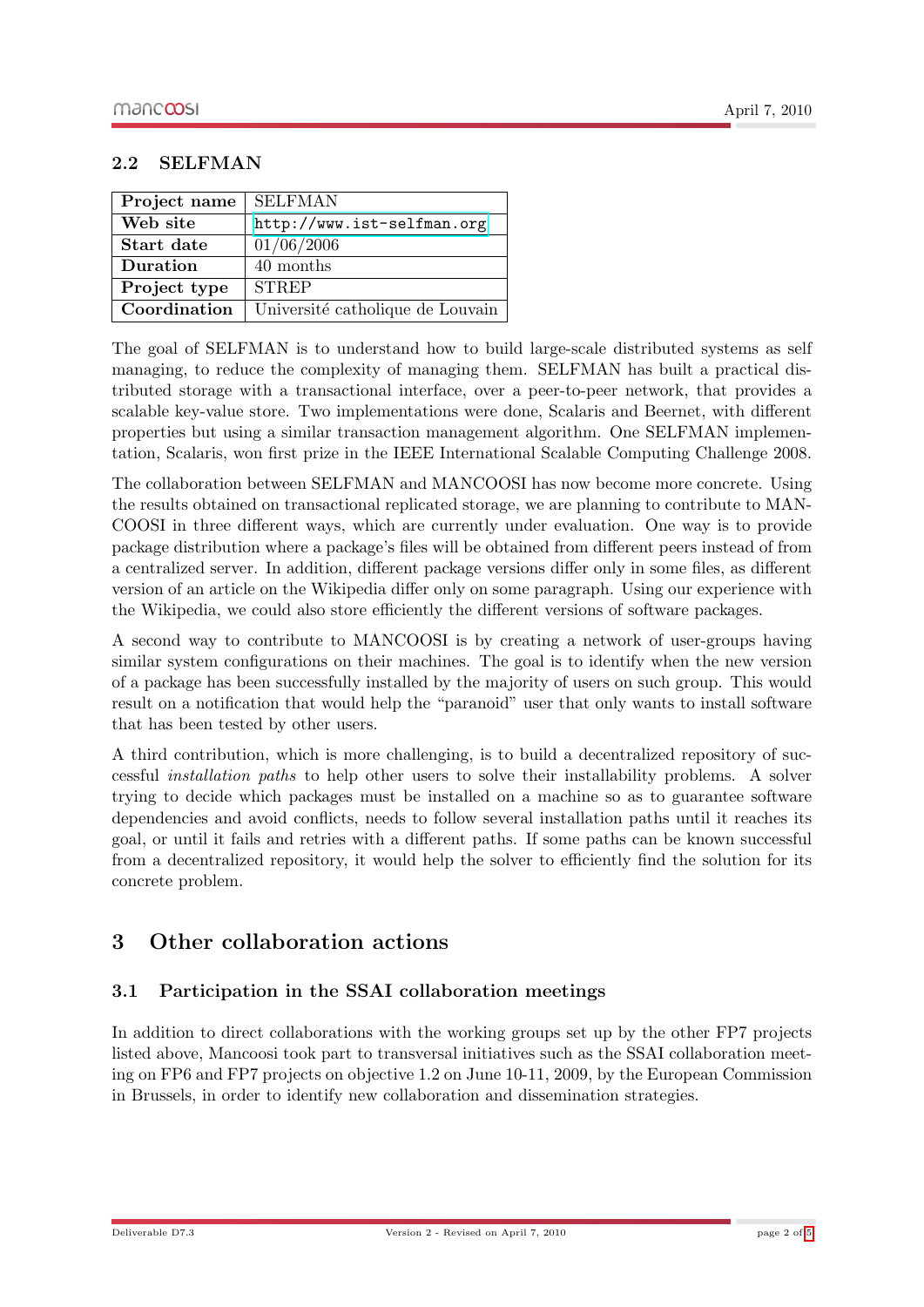#### <span id="page-5-0"></span>3.2 Workshops

#### <span id="page-5-1"></span>3.3 During the current reporting period

As foreseen in the description of work, we organised a first international workshop on Mancoosirelated issues in Amsterdam, in August 2009. This workshop, named IWOCE for International Workshop on Open Component Ecosystems was affiliated to ESEC/FSE, one of the major software engineering conferences, all the papers presented at the workshop have been refereed, and the five accepted have been published in the conference proceedings.

The workshop was intimately related to the topics of interest of Mancoosi (the ecosystem of packages in FOSS distributions) and has generalized them for a wider audience. Roberto Di Cosmo and Paola Inverardi have chaired it.

The web site can be found at <http://www.iwoce.org/>, and the program was as follows:

- Marianne Simonot and Virginia Aponte. A declarative formal approach to dynamic reconfiguration
- Davide Di Ruscio, Patrizio Pelliccione, Alfonso Pierantonio and Stefano Zacchiroli. Towards maintainer script modernization in FOSS distributions
- Daniel Le Berre and Pascal Rapicault. Dependency management for the Eclipse ecosystem
- Ralf Treinen and Stefano Zacchiroli. Expressing Advanced User Preferences in Component Installation
- Vasilis Boucharas, Slinger Jansen and Sjaak Brinkkemper. Formalizing Software Ecosystem Modeling

#### <span id="page-5-2"></span>3.4 Forthcoming

A second Mancoosi workshop, LoCoCo, will take place in the summer of 2010, as a workshop affiliated to the prestigious FLOC reseach conferences. The FP7 projects mentioned above will be invited to submit contributions, as well as many other potential contributors from industry and academia.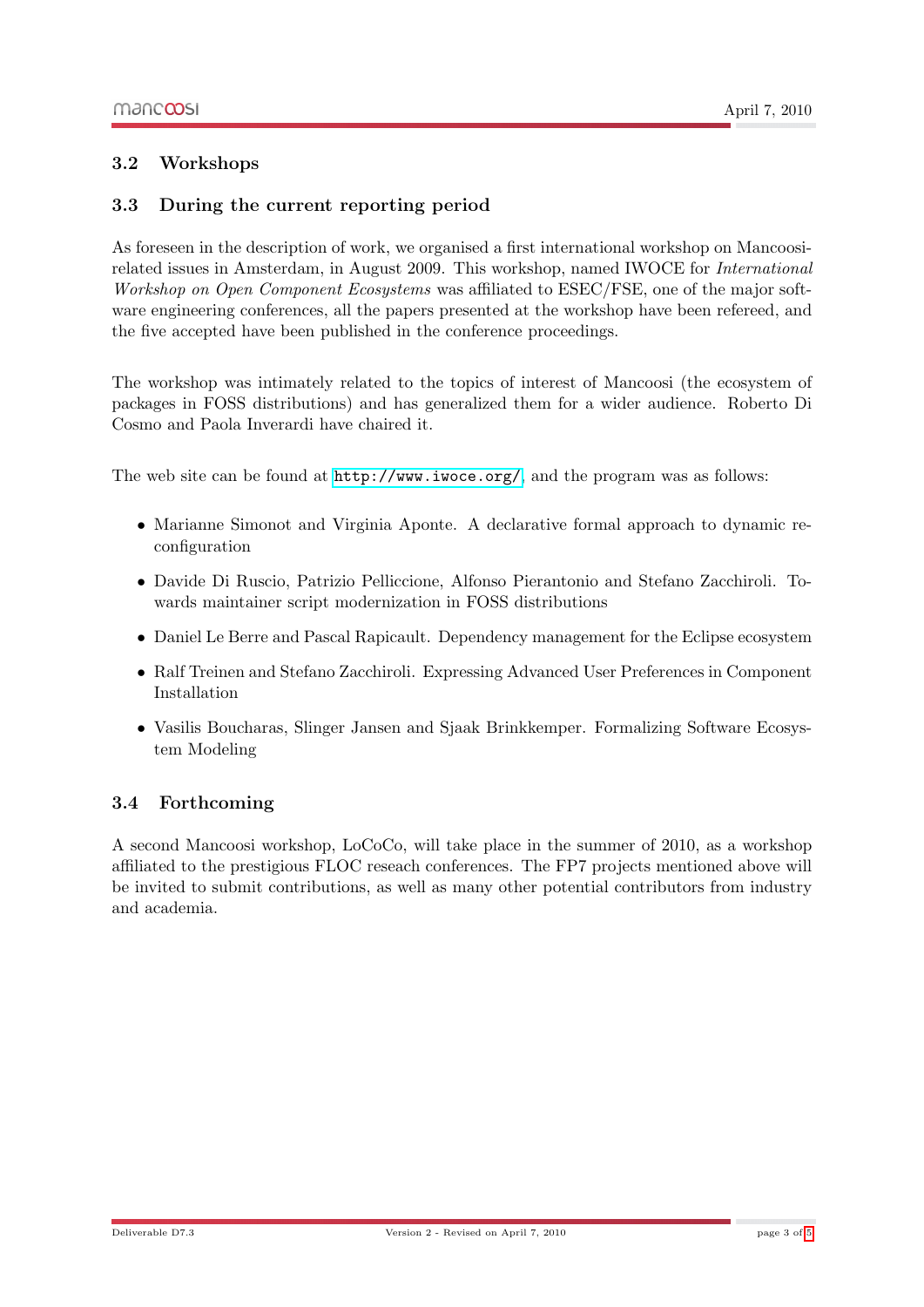## <span id="page-6-0"></span>4 Collaboration with non EU-funded projects

#### <span id="page-6-1"></span>4.1 Eclipse P2 / Sat4J

As stated on the Eclipse website, *Eclipse is an open source community, whose projects are* focused on building an open development platform comprised of extensible frameworks, tools and runtimes for building, deploying and managing software across the lifecycle. Eclipse is a solid infrastructure on which sophisticated development environments can be built by extending the base platform by means of plugins, that play in Eclipse a similar role to packages in a GNU/Linux distribution. Managing hundreds or thousands of Eclipse plugins leads to problems similar to the one posed by managing hundreds or thousands of packages in a GNU/Linux distribution, thus providing an excellent basis for collaboration. As of Eclipse project build I20080305 (shortly before Eclipse 3.4/Ganymede M6), the Eclipse SDK contains a new provisioning system called Equinox/p2, maintained by Pascal Rapicault, that uses SAT solver technology from Sat4J to satisfy the dependencies when new plugins are installed.

Sat4J <http://www.sat4j.org/> is an open source project whose target is to make available modern SAT technology in Java, as a library reusable in other projects. Developed at the Centre de Recherche en Informatique de Lens (<http://www.cril.univ-artois.fr/>), by a team coordinated by Daniel Le Berre, it is used nowadays by a range of research and industrial projects. It can be downloaded through the OW2 forge.

From the beginning of the project, we kept in touch with Daniel Le Berre and Pascal Rapicault, and the most interesting convergence point turned out to be the optimization criteria: while the use of solvers for provisioning is no longer a new idea (it was suggested in the EDOS project back in 2005, and then implemented in various industrial systems, ranging from the Opium package manager for Linspire, to the more recent Suse package manager), little work has been done on the optimization criteria to be used when selecting one solution out of the possibly exponential solution space.

Significant evidence of the collaboration is the participation of the P2/Sat4J team in the internal competition that took place in January 2010: this internal run was meant to test and finalise all the infrastructure necessary to run the International competition, and was in principle reserved to the members of the project, but it turned out that the P2/Sat4J team had built solid knowledge of the CUDF format, at the heart of the competition, so they asked to participate, and we gladly welcomed them onboard. During this first internal run we uncovered a large amount of glitches in the infrastructure, so that the scores of the participants were incorrect for a long time, but it is remarkable that the solvers submitted by the P2/Sat4J team were the most correct and efficient at the moment of the run, even if, after fixing the errors in the infrastructure, and helping the other entrants to correct their errors in parsing the CUDF document, several other entrants got similar or higher scores, and one of them, INESC, reused part of the code from P2CUDF to achieve these results.

We plan to continue collaboration in particular on the design of optimization criteria well adapted to component based software systems: the different settings of GNU/Linux distributions on one side, and Eclipse plugins, or even Maven artifacts on the other side, carry the promise of obtaining results on general interest.